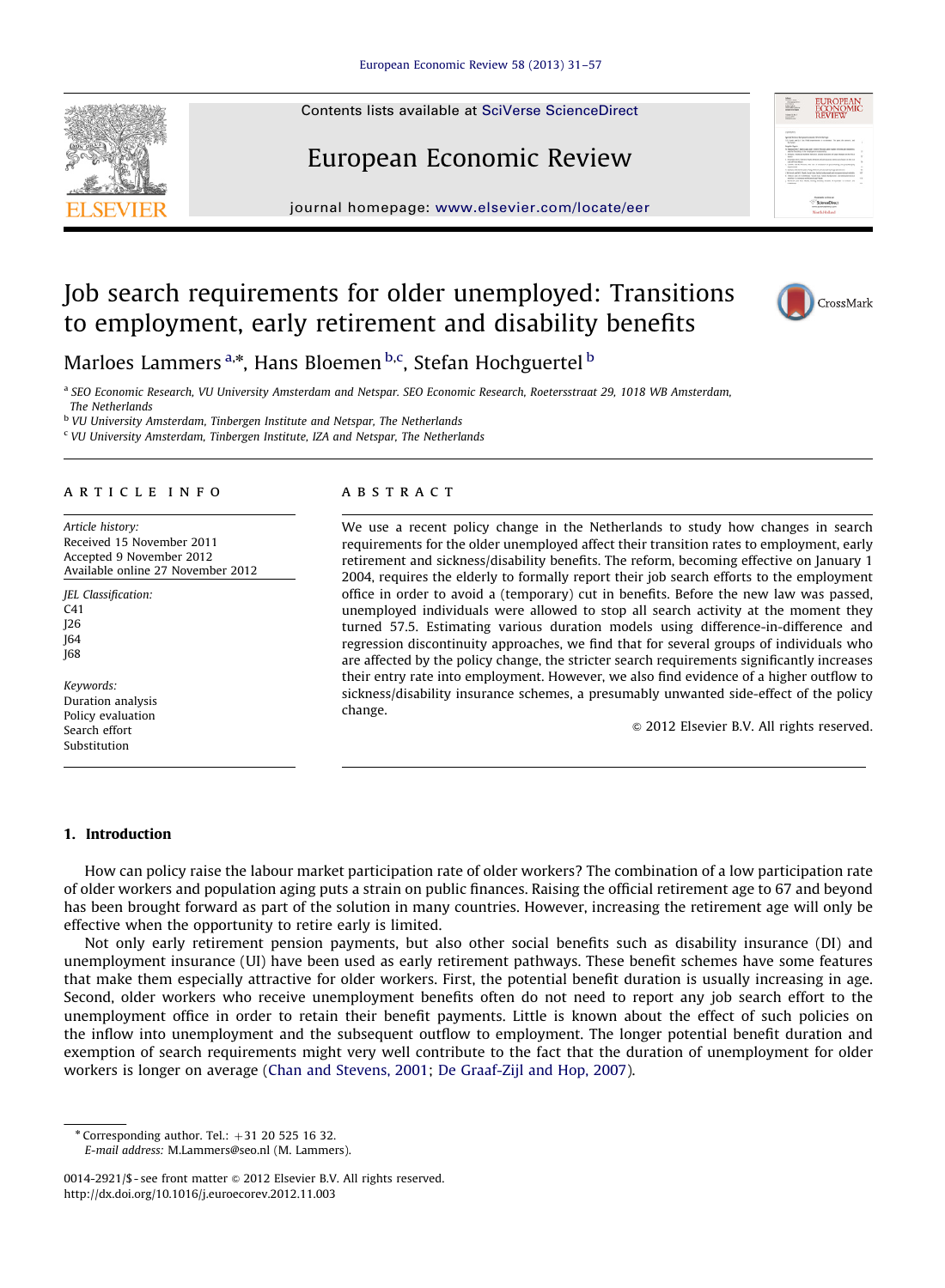Intentionally or unintentionally, the policy to exempt older unemployed from job search can create an ''unemployment tunnel'' in which individuals receive benefit payments until they reach the official retirement age. In 2006, there were many countries in which older unemployed were not obliged to look for jobs, including Belgium, Finland, France, Germany and the United Kingdom. In other countries such as Sweden, there is no formal exemption from job search for the older unemployed. However, job search requirements are not strictly enforced on them either ([OECD, 2006](#page--1-0)). In recent years many governments have raised the age from which older unemployed are exempted from job search. Some countries even equalised job search requirements for all unemployed, young or old. In Belgium, the minimum age was increased from 50 to 58 between 2002 and 2004 [\(Bollens, 2011](#page--1-0)). In France older unemployed are no longer exempted from the requirement to look for jobs as from January 2012.

The Netherlands also used to exempt their older unemployed (defined as being at least 57.5 years old) from the requirement to actively search for a job in order to receive full UI benefits. This situation changed on January 1st 2004. From that date, the  $57.5 +$  year olds faced the same regulations as other age groups and needed to report their (formal) search behaviour to the unemployment office. This paper exploits this policy change to examine how search requirements for the older unemployed affect the number of individuals who experience a transition to employment. Because a reduction in unemployment only raises labour force participation when early retirement benefits and disability benefits are not used as substitutes to UI, we also examine the effect of the policy change on transitions to disability payments and early retirement.

To study labour market transitions of older workers, access to a dataset with a large cross-sectional dimension is needed. Labour market surveys are usually based on a representative sample of the entire working age population such that only a tiny fraction of older unemployed individuals is observed, precluding meaningful analyses of transition behaviour for this group. The present paper contributes to the existing literature by using a large administrative database covering all registered benefit and wage receipts in the Netherlands, including UI benefits. The data provides very precise information on income and labour market status, giving us a large enough sample to analyse labour market transitions of the older unemployed in the years 2001–2005.

There exists a large strand of literature examining the effects of changes in the UI benefit system on unemployment duration. Most of these papers are concerned with effects of sanctions or training programs ([Abbring et al., 2005](#page--1-0); [Van den](#page--1-0) [Berg et al., 2004;](#page--1-0) [Van den Berg and van der Klaauw, 2006](#page--1-0)), changes in potential unemployment benefit duration ([Caliendo](#page--1-0) [et al., 2009;](#page--1-0) [Card and Levine, 2000](#page--1-0); [Kyyr](#page--1-0)ä [and Ollikainen, 2008](#page--1-0); [Lalive et al., 2006](#page--1-0); [Lalive, 2008;](#page--1-0) [Van Ours and Vodopivec,](#page--1-0) [2006\)](#page--1-0) or the level of unemployment benefits [\(Carling et al., 2001;](#page--1-0) [Røed and Zhang, 2003](#page--1-0)). Studies examining a tightening of search requirements are less common. [Manning \(2009\)](#page--1-0) finds large flows out of claimant status upon a tightening of search requirements in the UK but does not find an effect on search intensity. [Petrongolo \(2009\),](#page--1-0) studying the same UK reform, concludes that unemployment duration decreases, but the transition rate to disability insurance benefits increases. Our paper is closest in spirit to [Heyma and van Ours \(2005\)](#page--1-0), who examine the effect of the same discontinuity in UI eligibility criteria for Dutch older workers. They find a substantially lower outflow to jobs for individuals that turn 57.5 and are no longer required to actively search for a job. In contrast to [Heyma and van Ours \(2005\)](#page--1-0), our dataset follows individuals both before and after the policy change. Making use not only of variation in age, but also of variation over time, we are able to estimate treatment effects for various groups of treated individuals. Moreover, instead of focussing exclusively on unemployment to employment transitions, we also shed light on substitution between various social insurance programs by considering both DI receipt and early retirement as competing risks for the exit out of unemployment. One of the desired consequences of imposing stricter requirements for receiving UI benefits is to save on government spending by decreasing the number of individuals eligible for receipt of these benefits. This can be done directly by excluding individuals from receiving UI benefits if they do not comply with the new rules, or by making the receipt of UI benefits so unattractive that individuals start to look for alternatives themselves. However, the alternative that the government has in mind (paid employment) might not be the most attractive alternative from the point of view of the individual. The unemployed worker can instead substitute towards other benefit types, such as disability benefits or, in case of the older workers, early retirement benefits (provided that eligibility conditions for such schemes can be met). Since costly substitution between programs that insure different risks should be avoided, spill-over effects among these government programs are an important aspect of policy evaluation. In this paper, we are able to furnish empirical evidence on the importance of the various substituting pathways.

We estimate flexible form competing risks duration models using difference-in-difference and regression discontinuity approaches and identify the causal effect of the policy change on observed labour market transitions. We show that for several groups of individuals, the stricter search requirements strongly and significantly increase the number of individuals that find a job after a maximum of 2 years in unemployment. For instance, unemployed males aged 57.5–59.5 have a more than 20% (6.5 percentage points) higher probability of finding a job within 24 months (37.8% instead of 31.3%) due to imposition of the new rules. Previous results for the Netherlands show that working individuals substitute between UI and DI benefits ([Heyma and van Ours, 2005;](#page--1-0) [Euwals et al., 2011;](#page--1-0) [Koning and van Vuuren, 2007,](#page--1-0) [2010;](#page--1-0) [De Vos et al.,](#page--1-0) [2011](#page--1-0)). We find evidence that substitutability of UI and DI is also relevant for unemployed individuals. A higher number of unemployed individuals receive disability benefits when search requirements are enacted, a presumably unwanted sideeffect of the policy change. In contrast, no significant substitution from UI benefits towards early retirement benefits is found.